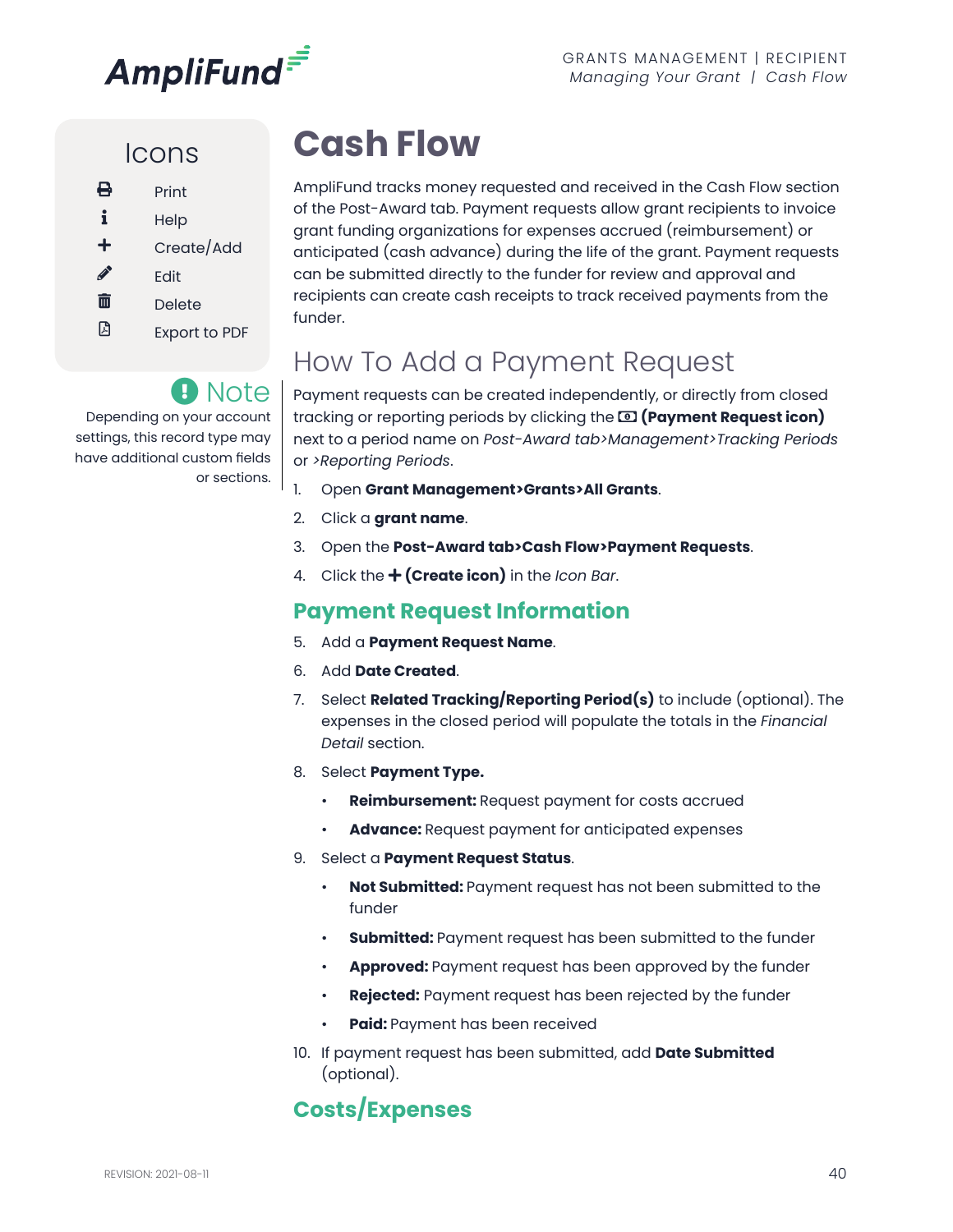

- 11. Update **budget category totals** as necessary. These amounts pull from reviewed expenses in the closed tracking or reporting period.
- 12. In the *Additional Expenses* field, select a **Budget Category** and add e**xpense amount** (optional).

### **Contributions**

13. Update **Match Contribution** (optional)

#### **Totals**

- 14. Add **Requested Amount**.
- 15. If payment request has been *Approved*, add the **Approved Amount**.

#### **Details**

- 16. Add **Comments** (optional). These will be visible to the funder.
- 17. Click **Choose a file** to add attachments (optional).
- 18. Click **Create** or **Submit** to send to the funder.

## Note

Once the payment request is submitted, you can no longer edit the payment request.

### Note

Depending on your account settings, this record type may have additional custom fields or sections.

# How To Add a Cash Receipts

Cash receipts allow grantees to track funder payments against payment requests, as well as other received payments. The funder organization will not have insight into a recipient's cash receipts. Cash receipts can be created from the *Post-Award tab>Cash Flow>Cash Receipts* or directly from the payment request.

- 1. Open **Grant Management>Grants>All Grants**.
- 2. Click a **grant name**.
- 3. Open the **Analytics tab**.
- 4. In the *Quick Create* section, click the  **(Create icon)** next to *Cash Receipts*.
- 5. In the pop-up window, add **Receipt Name.**
- 6. Select a funding **Organization**. This defaults to the grant funder and pulls from *Contacts>Organizations*.
- 7. Select **Payment Date**.
- 8. Add payment **Amount**.
- 9. Select **Payment Method**.
- 10. Add **Payment Reference Number** (optional).
- 11. Select a **GL Account** . This list pulls from *Administration>Lists>GL Accounts*.
- 12. Select a **Relate Payment Request** (optional). This will link the cash receipt to a payment request.
- 13. Click **Choose a file** to attach a file from your computer (optional).